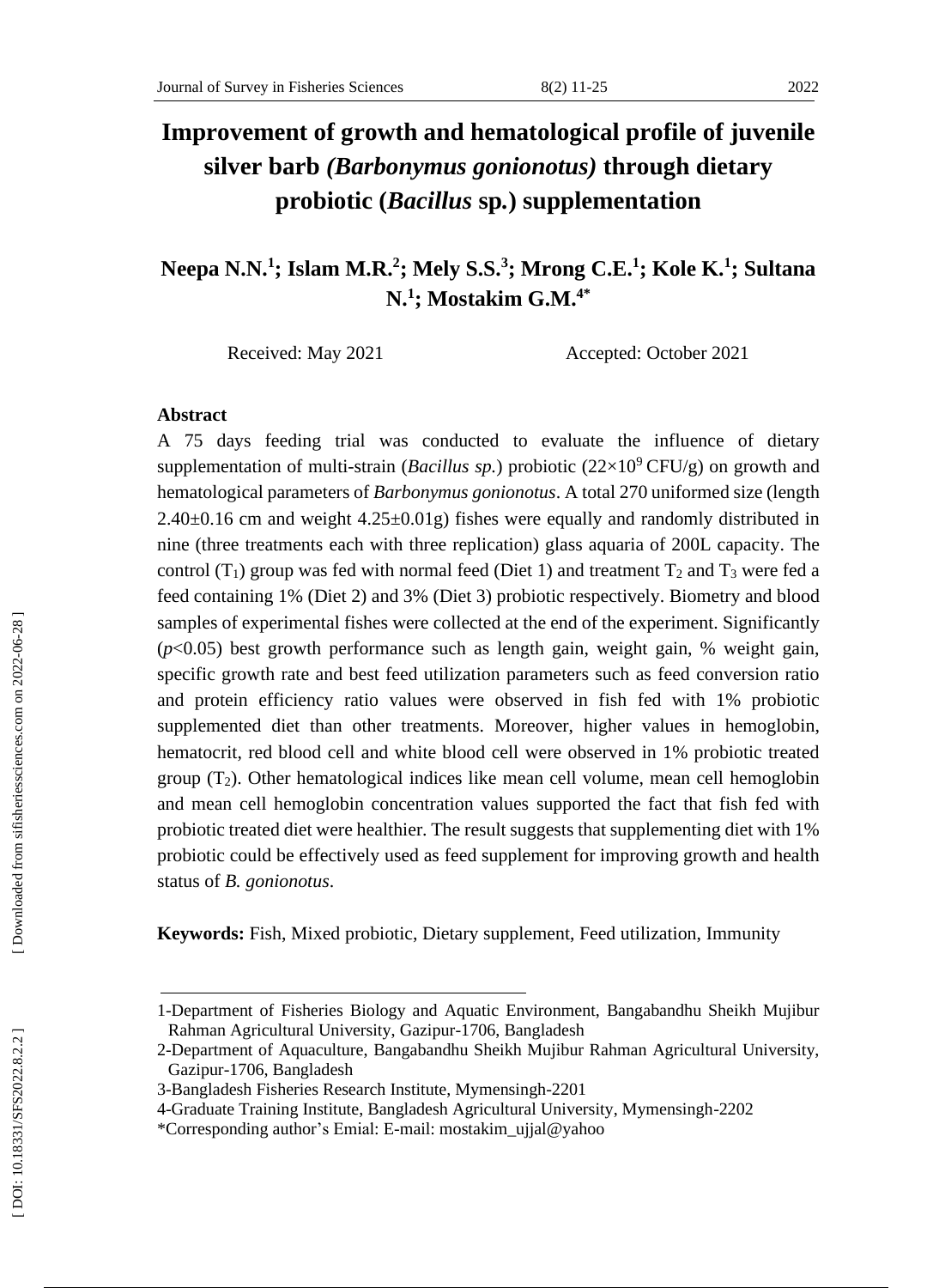## **Introduction**

Over the years, aquaculture has been expanded, diversified, intensified with advanced technologies and significantly contributing to the world's gross animal derived protein (FAO, 2018). The most important Challenges to aquaculture production are the lack of quality feed and disease outbreak (Alam and Guttormsen, 2019). . Farmers use different chemicals and antibiotics in feed formulation and health management without knowing the appropriate dose (Kawser *et al.,* 2019). But the development of drug-resistant pathogens due to indiscriminate use of antibiotic in aquaculture is a growing concern (Gao *et al.,* 2012; Mog *et al.,* 2020 ) . The residual effects of antibiotics can cause human health problems (Mog *et al.,* 2020) and may also lead to the loss of beneficial gastrointestinal microbiota (Jernberg *et al.,* 2010). As a result, it is necessary to search for alternative methods in aquaculture that could possibly maintain a microbiologically healthy environment for the animals and enhance production and economic profits.

 Probiotics are safer alternatives to antibiotic and have much potential to increase fish production . Probiotics is known for its diversified functions in the field of fish feed technology (Dawood and Koshio, 2016). Probiotics alters the intestinal morphology, improves immune system and disease resistance (Xia *et al.,* 2018) and improves the growth performance of animals (Mohapatra *et al.,* 2014). Probiotics also enhance the survival rate (Wu *et al.,*

2014), water quality (Chi *et al.,* 2014) and exclude pathogen by producing extracellular inhibitory compounds, creating iron -limiting niche for the other pathogenic microorganisms (Travers *et al. ,* 2011). Several enzymes can be produced in intestine by probiotics that can enhance intestinal digestibility and break down the indigestible compounds potentially present in the supplementary feed (Yi *et al.,* 2020). Thus, probiotics may improve the feed efficiency and reduce water pollution by lessening residual feed waste in water column (Peterson *et al.,* 2012). Probiotic supplement feed may prevent disease outbreaks by enhancing the immune system of fish and shrimp (Wang and Gu, 2010 ) . In recent years, probiotics have been applied as an alternative to antibiotic in aquaculture is gaining more acceptances. Moreover, some of these studies have reported the possibility of improving fish growth, health and feed digestibility when probiotics are used. The study is therefore designed to find out the effect of probiotic in improving growth and immunit y in *B. gonionotus* . *B. gonionotus* has been selected for the study because it has high market value due to its good taste, higher growth rate and simple management practices with high economic returns (Jahan *et al.,* 2020). Silver barb becomes a popular aquaculture candidate among the marginal fish farmers because it can tolerate a wide range of environmental condition and can be introduced in different culture system (Halim *et al.,* 2018). Though there are documented reports on use of probiotics in fish but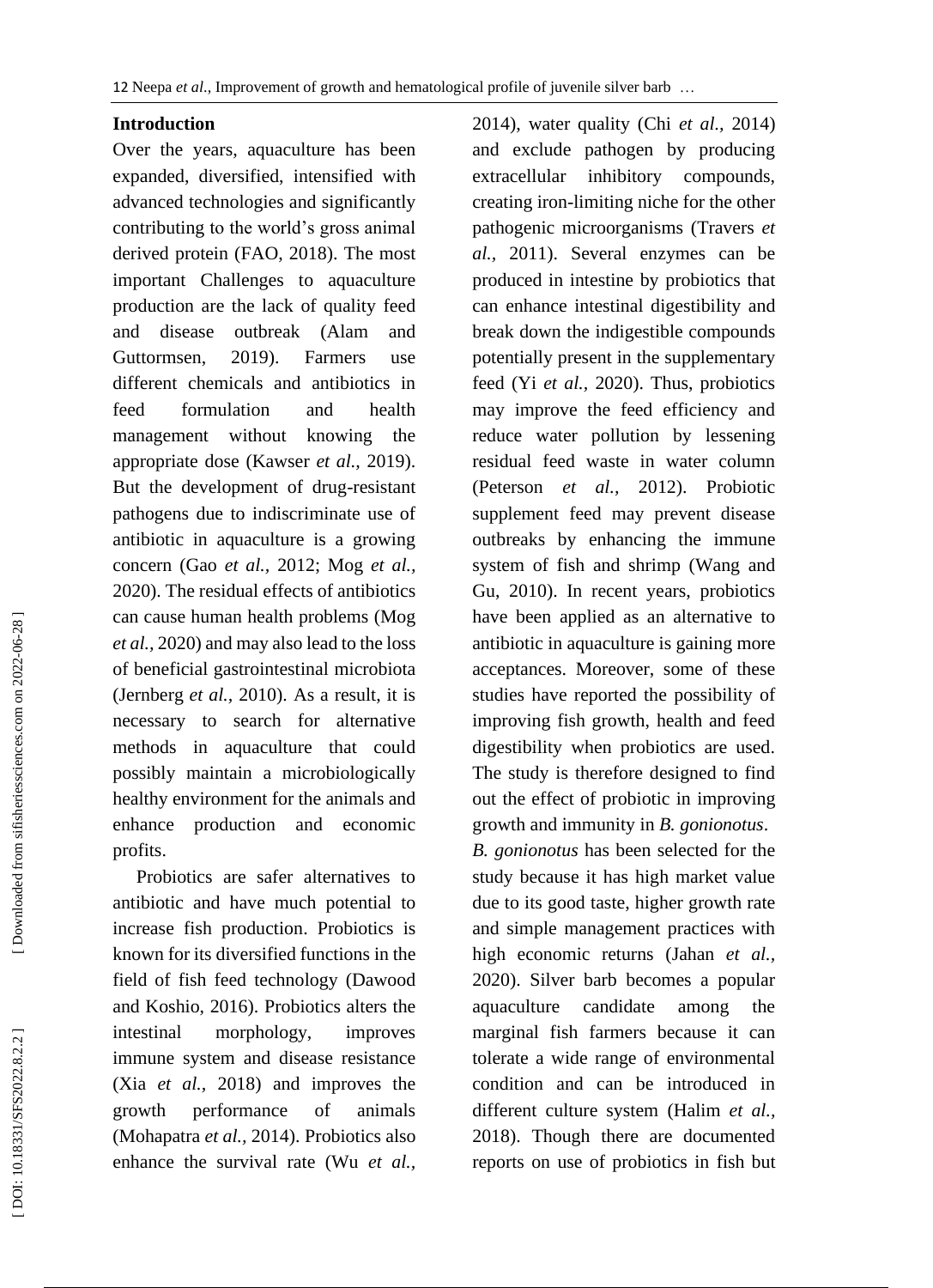information regarding the effects of probiotic on the growth and immune system of this candidate species is therefore scarce. Considering the economic as well as the biological importance, this study was designed to evaluate the effects of probiotic on the growth enhancement and hematological profile of *B. gonionotus .*

#### **Materials and metho d**

# *Collection and rearing of experimental fish*

Healthy and homogenous size juvenile of the *B. gonionotus* fish (average length 2.40±0.16 cm and average body weight  $4.25 \pm 0.01$ g) g) were collected from Reliance Aqua Farms, Mymensingh, Bangladesh and were transferred to the Fisheries Biology and Aquatic Environment, Bangabandhu Sheikh Mujibur Rahman Agricultural University, Gazipur. Fingerlings were allowed to acclimatize to the laboratory conditions for two weeks. They were housed in large water tanks containing tap water provided with aeration. Fishes were fed with commercial crumble floating feed (32% protein, 8% Lipid, 14% Ash and 12% Moisture) up to satiation.

#### *Experimental design*

The experiment was conducted in a completely randomized design with three treatments, each with three replications. A total of nine rectangular glass aquaria (each of 200 L) were used for the rearing experiment. All the glass aquaria were cleaned with NaCl salt and clean water for the protection from germs. Then these glass aquaria were filled with clean ground water for running the experiment. The aquaria were served with artificial aeration. Randomly selected 30 fishes were stocked in each tank for feeding trial. Experimental diet with three different levels of probiotic including 0% (control, T<sub>1</sub>),  $1\%$  (T<sub>2</sub>) and  $3\%$  (T<sub>3</sub>) probiotic were administered for 75 days for studying the growth and hematology of this fish. Water was changed once in every three days.

#### *Experimental diet preparation*

Three iso-nitrogenous diets were formulated to include 0% (Diet 1), 1% (Diet 2) and 3% (Diet 3) probiotic. Fishmeal, soybean meal, full fat soybean, rice bran, wheat bran, mustard oil cake, vitamin and mineral premix were collected from a local fish feed company. A commercial multi-strain probiotic (Pond Care) containing mainly *Bacillus sp.*  $(22\times10^9 \text{ CFU/g})$  was collected from a well-recognized pharmaceutical compan (Eskayef Pharmaceutical Limited, Bangladesh). Advantage of this probiotic was that they were able to survive in the extrusion process. All the ingredients were completely mixed and homogenous dough was prepared by adding water. The dough was passed through a meat chopper (Brand -Filizola) to obtain pellets of 2 mm diameter and sun -dried for 2 days. The pellets were then stored in plastic containers at refrigerator for further use. Ingredient's (%)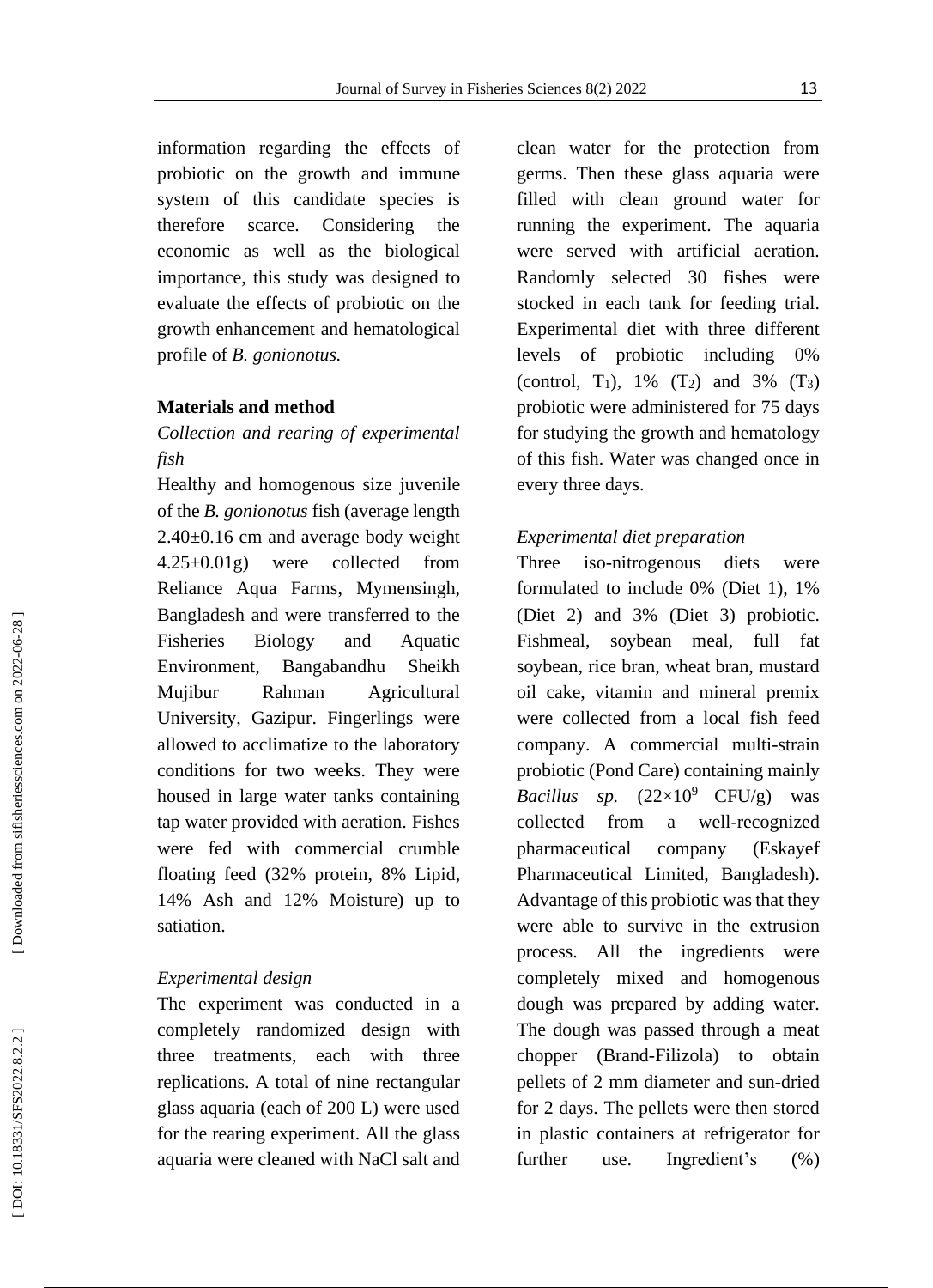composition and proximate composition of the basal diet is shown in Table 1 .

| Name of ingredients        | Composition $(\% )$ |               |              |  |  |
|----------------------------|---------------------|---------------|--------------|--|--|
|                            | Diet $1(0\%)$       | Diet $2(1\%)$ | Diet $3(3%)$ |  |  |
| Fish meal                  | 50                  | 50            | 50           |  |  |
| Probiotic (Bacillus sp.)   | 0                   |               | 3            |  |  |
| Soybean meal               | 10                  | 10            | 10           |  |  |
| Full fat soybean           | 10                  | 10            | 10           |  |  |
| Mustard oil cake           | 10                  | 10            | 10           |  |  |
| Wheat bran                 | 15                  | 14            | 12           |  |  |
| Rice bran                  | 4                   | 4             | 4            |  |  |
| Vitamin and mineral premix |                     |               |              |  |  |
| Protein                    | 32.4                | 32.5          | 32.4         |  |  |
| Lipid                      | 8.2                 | 7.9           | 8.1          |  |  |
| Ash                        | 14.3                | 13.8          | 13.6         |  |  |
| Moisture                   | 12.4                | 13.4          | 12.6         |  |  |
| Fiber                      | 7.6                 | 6.7           | 7.1          |  |  |

**Table 1: Ingredient composition of the basal diet and proximate chemical composition (on dry matter basis).**

## *Water quality parameters*

Water temperature, dissolved oxygen and pH of water were monitored according to APHA (1995) in all test tanks every day. The temperature measurement was done by a thermometer. Dissolved oxygen and pH were measured by DO meter (Pro20i , YSI, Paradise Scientific Company Limited, USA) and pH meter (pH1200, YSI , Paradise Scientific Company Limited, USA), respectively.

collected at the end of the rearing experiment and anesthetized with MS - 222, and length and weight were recorded. Blood sample of 10 fishes from each tank from the caudal vein with a syringe were collected in a tube containing EDTA (BD Microtainer®, UK) and preserved for hematological analys es (Bricknell *et al.,* 1999).

## *Growth performance*

The growth performance s during the experimental period were calculated according to the following formula :

#### *Fish sampling*

Fishes from each aquarium were

Length gain (%)= (Average final length- Average initial length/Average initial length)×100 Weight gain  $(\%)$  = (Final weight - Initial weight/Initial weight) $\times 100$ Specific growth rate (SGR) =  $100 \times (ln W_2 - ln W_1)/T$ ; Where W<sub>1</sub> and W<sub>2</sub> are the initial and final weights of the larvae and T is the time in days Feed conversion ratio  $(FCR)$  = Feed fed/Fish weight gain Protein efficiency ratio (PER) = weight gain (g)/protein offered (g) Fish survival  $%$  = 100  $\times$  (final number of fish / initial number of fish)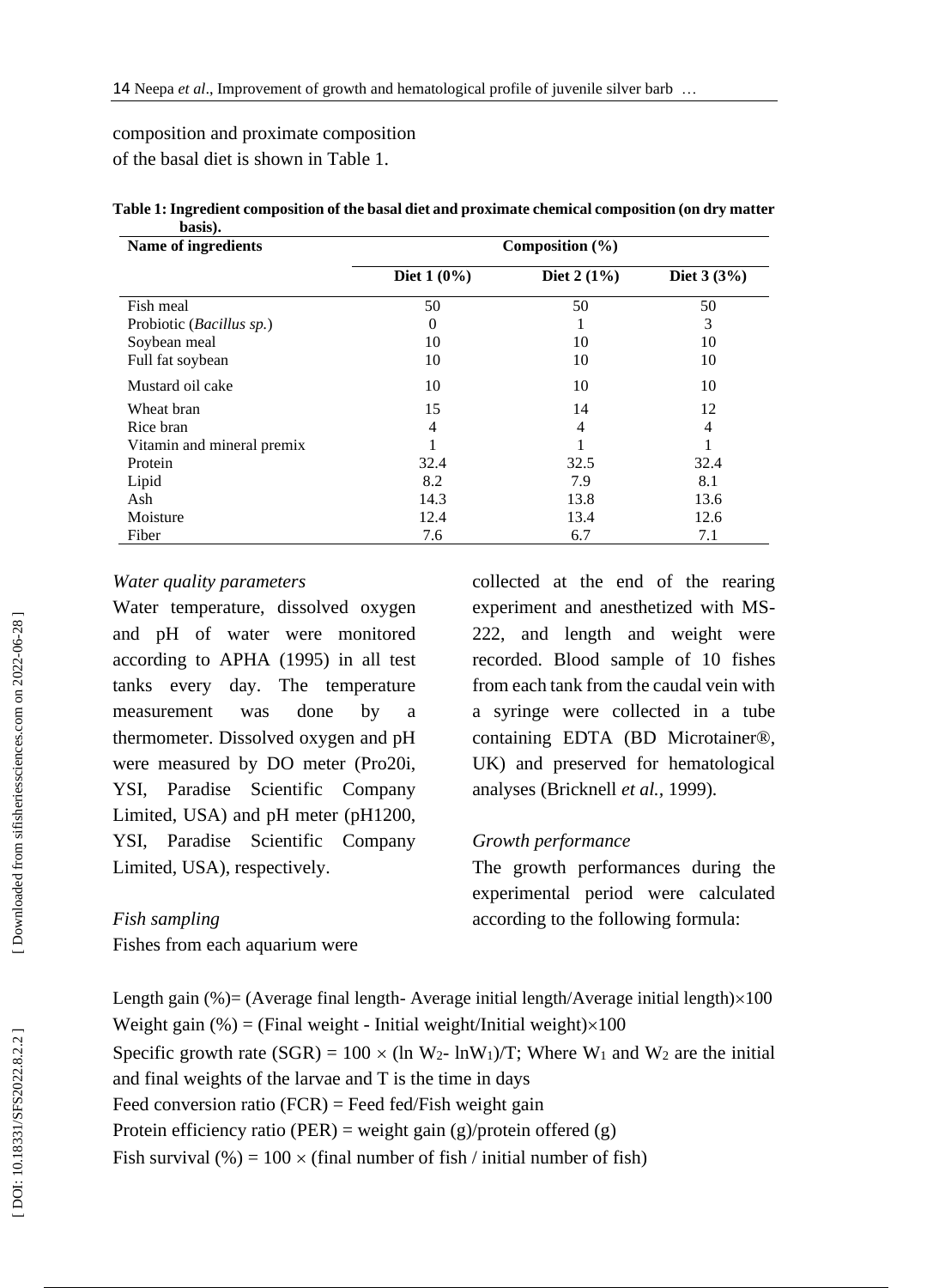## *Blood glucose estimation*

Blood glucose was measured by using a digital blood glucose kit (GLUCOLAB). From each tank , 3 fish randomly selected and blood sample was collected. Then one drop blood sample was set on the strip of GLUCOLAB Auto -coding blood glucose test meter and readings were recorded. The values were expressed in mmol/L.

## *Hemoglobin estimation*

Hemoglobin estimation was done by using a digital EasyLife® Hb meter. One drop of blood sample collected from each tank was applied on the test strips connected to the EasyLife® Hb meter and values were recorded. The values were expressed in g/dl.

*Hematocrit's value (Packed cell volume)*

Packed cell volume (PCV) was determined by Wintrobe's hematocrit

tube. Collected blood samples were inserted into dry Wintrobe's hematocrit tube with anticoagulant by Pasteur pipette exactly up to 0 or 100 mark s. Care was taken to avoid any air bubble formation in the tube. The tubes were placed in a special rack in vertical position for 1 hour. The tubes were then spun in hematocrit centrifuge for 5 -7 min at 4000 rpm for determining the hematocrit value (PCV=Packed Cell Volume). After centrifuge, tubes were removed and three layers were observed. At the top plasma layer, in the middle leucocytes layer and the lower layer, erythrocyte layer known as PCV or hematocrit value. The volume at the peak of the red column (i.e. erythrocyte layer) was measured from the bottom of the tube (if the RBC line at an angle then it was measured from the center point) and expressed in %. Packed cell volume (PCV) was measured by using the following formula:

Hematocrit percentage =  $(100 / \text{total sample length}) \times RBC$  length

## *Blood cell count*

Blood samples were immediately analyzed for the estimation of numbers of erythrocytes (RBC  $\times 10^6/\text{mm}^3$ ) and leucocytes (WBC  $\times 10^4/\text{mm}^3$ ) were

using the Neubauer hemocytometer after examining at 4X and 10X magnifications using a research microscope (OLYMPUS -CX21, Japan). The formulas are as follows :

```
RBC's per cu mm = 
                              number of RBC counted \times dilution(200) \times 4000
                                       area counted \times depth of fluid
WBC's per cu mm= 
                       number of WBC counted from
4 large squares
×dilution
(10
)
                                                volume
(
0.4
)
```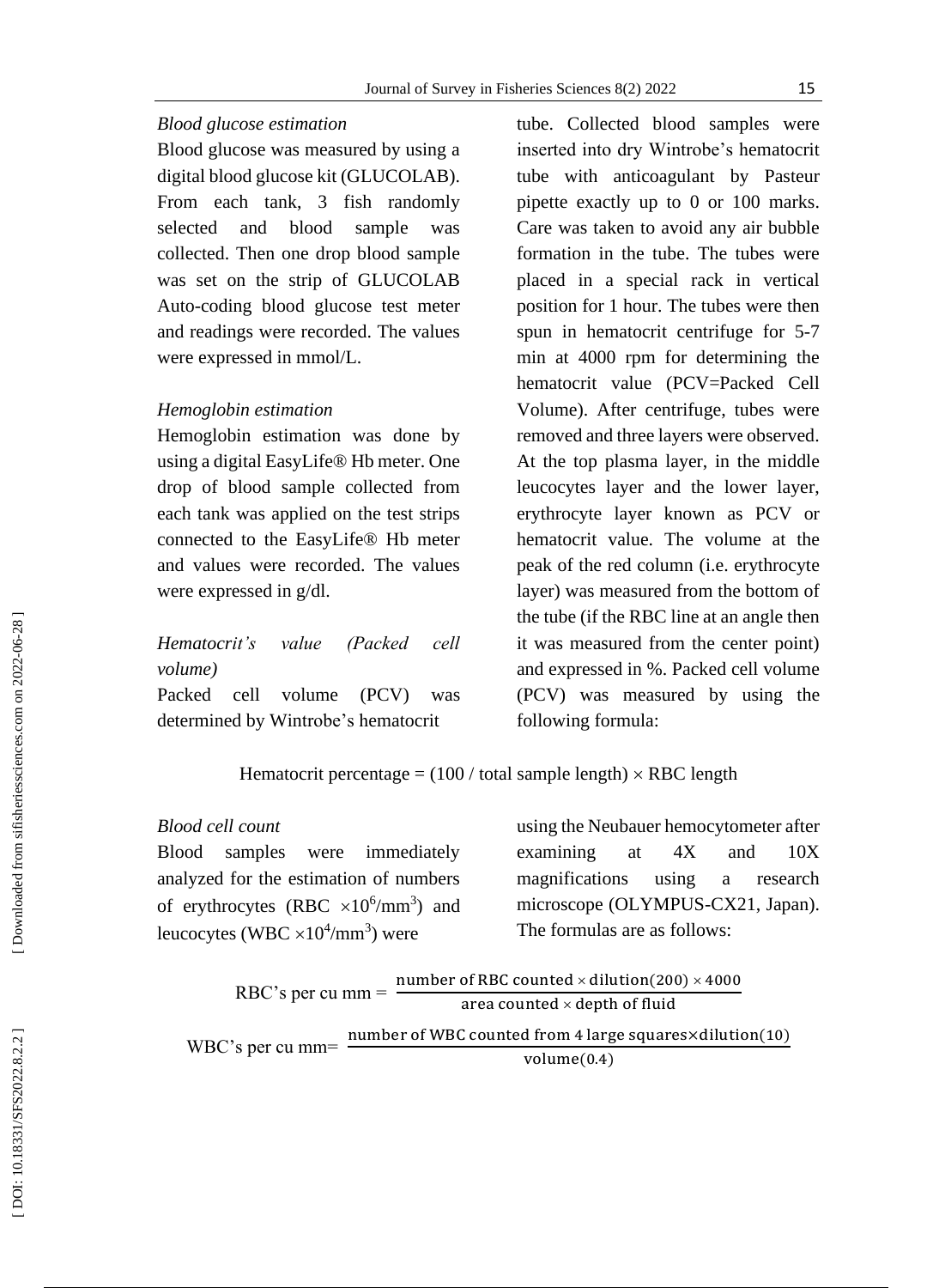## *Mean cell volume (MCV)*

The mean cell volume indicates the average red cell volume in blood sample. It is expressed in μm3. MCV was a calculated by using the following formula:

 $MCV = (PCV \div RBC) \times 10$ 

## *Mean cell hemoglobin (MCH)*

MCH represents the absolute amount of hemoglobin in the average red cell in blood sample. It is expressed as picograms (pg) per cell. The MCH was calculated from the Hb and the RBC using the following equation:

 $MCH (pg) = (Hb / RBC) \times 10$ 

# *Mean cell hemoglobin concentration (MCHC)*

MCHC is expressed in %. It was calculated from the Hb and the PCV using the following equation :  $MCHC = (Hb / PCV) \times 100$ 

# *Statistical analysis*

Prior to statistical analysis, all data were tested for normality and homogeneity using Shapiro -Wilk test and Levene test, respectively. Statistical analysis was performed using the ANOVA, and significant differences among means were determined by the Least Significant Difference (LSD) option of the package at  $p<0.05$ . The standard errors of treatment means were also estimated. All statistics were carried out using SPSS 16.0 software .

# **Results**

# *Water quality parameters*

Water quality parameters (temperature, dissolved oxygen and pH) were monitored during the experiment period. Temperature and pH values were almost uniform in the treatment s and dissolved oxygen values increased in treatments where probiotics were used (Table 2). All the parameters were within the range of *B. gonionotus* culture.

| <b>Parameters</b>       | <b>Treatments</b> |                  |                  |  |
|-------------------------|-------------------|------------------|------------------|--|
|                         | $T_1$ (Control)   | $T_2(1\%)$       | $T_3(3\%)$       |  |
| Temperature (°C)        | $25.17 \pm 1.28$  | $25.00 \pm 1.25$ | $25.10 \pm 1.30$ |  |
| pH                      | $7.45 \pm 0.79$   | $7.18 \pm 0.34$  | $7.23 \pm 0.27$  |  |
| Dissolved oxygen (mg/L) | $5.23 \pm 0.51$   | $6.57 \pm 0.19$  | $5.62 \pm 0.61$  |  |

**Table 2 : Water quality parameters (Mean ± SD) during the study period.**

# *Growth parameters*

The results of growth performance of *B. gonionotus* fingerlings fed diets either supplemented with or without probiotic, for a culture period of 7 5 days, are summarized in Table 3 . Significantly (*p*<0.05) better growth performance was obtained from probiotic treated treatment s than the control treatment .

Significantly  $(p<0.05)$  best length gain, weight gain, % weight gain, SGR (%/day) were obtained from 1% probiotic containing group  $(T_2)$ . Different level of probiotic has no effect on fish survivability.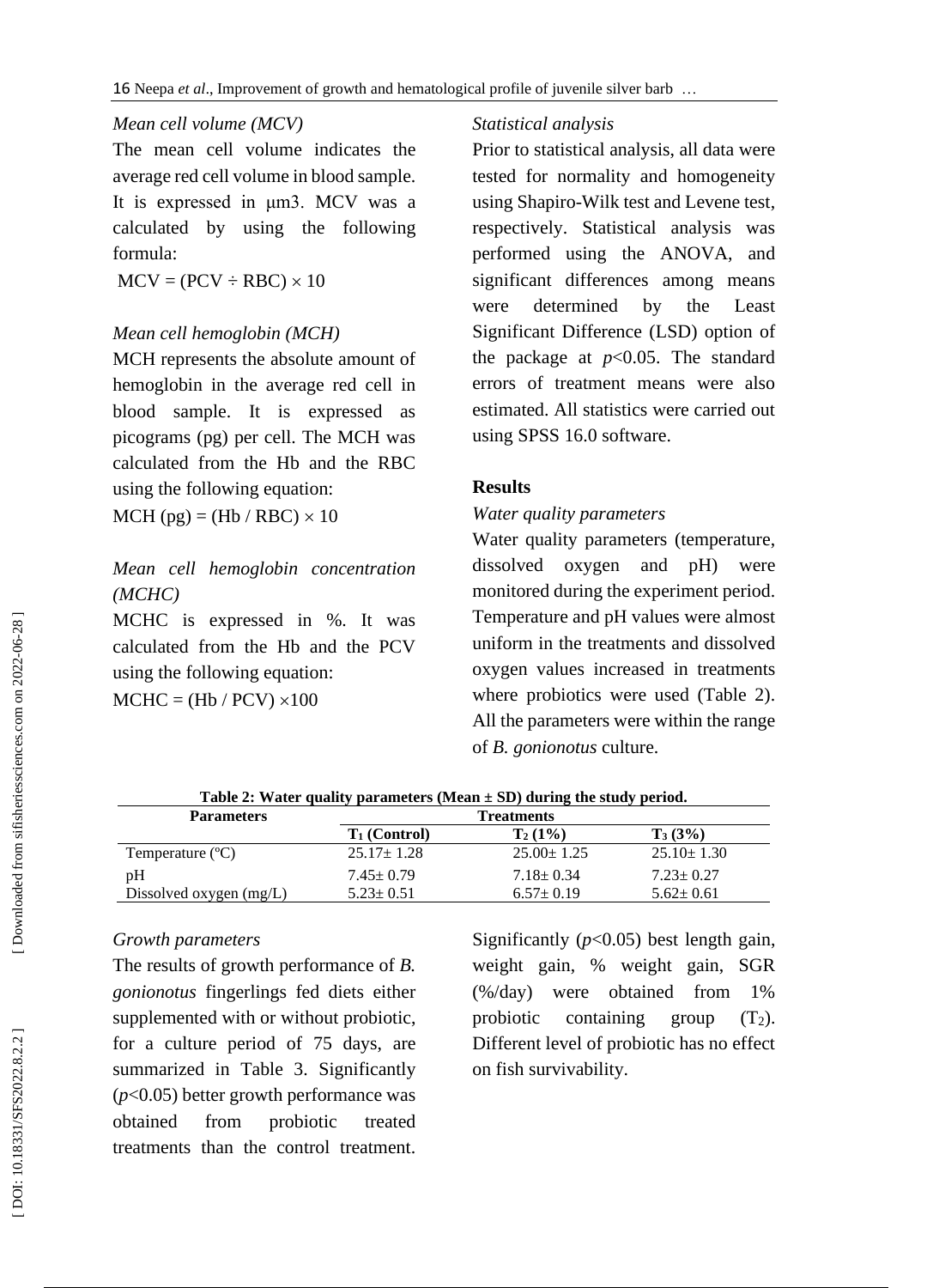| Table 3: Growth performance of B. gonionotus fed with different experimental diets for 75 days* |                   |                              |                               |                               |                               |                               |                                |  |  |
|-------------------------------------------------------------------------------------------------|-------------------|------------------------------|-------------------------------|-------------------------------|-------------------------------|-------------------------------|--------------------------------|--|--|
| <b>Parameters</b>                                                                               | <b>Treatments</b> | 1 day                        | 15 day                        | $30 \text{ day}$              | 45 day                        | 60 day                        | 75 day                         |  |  |
| Length<br>(cm)                                                                                  | $T_1$             | $2.40 \pm 0.09^a$            | $2.67 \pm 0.19$ <sup>c</sup>  | $2.97 \pm 0.14$ c             | $3.40 \pm 0.09$ <sup>c</sup>  | $3.87 \pm 0.14$ c             | $4.50 \pm 0.09$ <sup>c</sup>   |  |  |
|                                                                                                 | T <sub>2</sub>    | $2.40 \pm 0.16^a$            | $3.15 \pm 0.04^a$             | $4.66 \pm 0.06^a$             | $6.94 \pm 0.09^{\mathrm{a}}$  | $9.14 \pm 0.38$ <sup>a</sup>  | $11.07 \pm 0.29$ <sup>a</sup>  |  |  |
|                                                                                                 | $T_3$             | $2.40 \pm 0.12^a$            | $2.94 \pm 0.10^b$             | $3.74 \pm 0.13^b$             | $5.16 \pm 0.19^b$             | $6.32 \pm 0.05^{\rm b}$       | $7.52 \pm 0.12^b$              |  |  |
| Weight (g)                                                                                      | $T_1$             | $4.25 \pm 0.32$ <sup>a</sup> | $5.37 \pm 0.35$ <sup>ab</sup> | $5.87 \pm 0.32$ <sup>c</sup>  | $6.68 \pm 0.09$ <sup>c</sup>  | $7.78 \pm 0.12$ <sup>c</sup>  | $9.14 \pm 0.08$ <sup>c</sup>   |  |  |
|                                                                                                 | T <sub>2</sub>    | $4.25 \pm 0.09^a$            | $6.12 \pm 0.23$ <sup>a</sup>  | $8.15 \pm 0.23$ <sup>a</sup>  | $12.44 \pm 0.37$ <sup>a</sup> | $17.29 \pm 0.60^{\mathrm{a}}$ | $22.06 \pm 0.25$ <sup>a</sup>  |  |  |
|                                                                                                 | $T_3$             | $4.25 \pm 0.09^{\mathrm{a}}$ | $5.55 \pm 0.12^{ab}$          | $7.32 \pm 0.19^a$             | $9.24 \pm 0.27$ <sup>b</sup>  | $11.50 \pm 0.15^b$            | $14.08 \pm 0.29^b$             |  |  |
| $LG(\% )$                                                                                       | $T_1$             |                              | $11.01 \pm 3.87$ <sup>b</sup> | $11.64 \pm 2.46$ c            | $14.45 \pm 2.60$ <sup>c</sup> | $13.70 \pm 1.24$ <sup>c</sup> | $16.48{\pm}4.10^c$             |  |  |
|                                                                                                 | T <sub>2</sub>    |                              | $31.68 \pm 7.82^a$            | $47.87 \pm 3.69^{\mathrm{a}}$ | 49.12±2.01 <sup>a</sup>       | $31.55 \pm 3.80^a$            | $21.26 \pm 1.76^a$             |  |  |
|                                                                                                 | $T_3$             |                              | $22.58 \pm 2.25$ c            | $27.42 \pm 7.86^b$            | $37.96 \pm 5.07^{\rm b}$      | $22.63 \pm 4.55^b$            | $19.05 \pm 1.93$ <sup>a</sup>  |  |  |
| $WG(\%)$                                                                                        | $T_1$             |                              | $26.27 \pm 1.49$ <sup>c</sup> | $9.47 \pm 2.79$ <sup>c</sup>  | $14.10{\pm}7.92^b$            | $16.48 \pm 1.49$ <sup>c</sup> | $17.54 \pm 0.87$ <sup>ab</sup> |  |  |
|                                                                                                 | T <sub>2</sub>    |                              | $43.96 \pm 2.35^{\text{a}}$   | $33.30 \pm 7.13^a$            | 52.85±6.42 <sup>a</sup>       | 38.91±0.69 <sup>a</sup>       | $27.70 \pm 3.74$ <sup>a</sup>  |  |  |
|                                                                                                 | $T_3$             |                              | $30.77 \pm 4.98$ <sup>b</sup> | $31.92 \pm 5.74^b$            | $26.31 \pm 3.46^b$            | $24.59 \pm 5.31^b$            | $22.40 \pm 1.24$ <sup>ab</sup> |  |  |
| SGR<br>$(\frac{6}{day})$                                                                        | $T_1$             |                              | $1.55 \pm 0.08$ <sup>c</sup>  | $0.60 \pm 0.17$ <sup>c</sup>  | $0.87 \pm 0.46^b$             | $1.02 \pm 0.09$ <sup>c</sup>  | $1.08 \pm 0.05$ <sup>ab</sup>  |  |  |
|                                                                                                 | T <sub>2</sub>    |                              | $2.43 \pm 0.11$ <sup>a</sup>  | $1.91 \pm 0.35$ <sup>a</sup>  | $2.82 \pm 0.28$ <sup>a</sup>  | $2.19 \pm 0.03$ <sup>a</sup>  | $1.63 \pm 0.19^a$              |  |  |
|                                                                                                 | T <sub>3</sub>    |                              | $1.78 \pm 0.25^{\rm b}$       | $1.84 \pm 0.29^b$             | $1.56 \pm 0.18^b$             | $1.46 \pm 0.28$ <sup>b</sup>  | $1.35 \pm 0.07$ <sup>ab</sup>  |  |  |
| Survival<br>(% )                                                                                | $T_1$             |                              | 100                           |                               | 100                           | 100                           | 100                            |  |  |
|                                                                                                 | T <sub>2</sub>    |                              |                               | 100                           |                               |                               |                                |  |  |
|                                                                                                 | $T_3$             |                              |                               |                               |                               |                               |                                |  |  |

\*Values expressed as mean  $\pm$  standard deviation (SD) (n = 3). Means in the same row with different superscripts are significantly different ( $p < 0.05$ ).

#### *Feed Utilization parameter*

The feed utilization data including Feed Conversion Ratio (FCR) and Protein Conversion Ratio (PER) are presented in Figure 1. In case of feed utilization parameters significantly the lowest means the best FCR was observed in T 2

treatment where 1% probiotic was used than the  $T_3$  (3%) and the control group. The best PER value was also observed in T<sup>2</sup> (1%) treatment than the other treatments .



**Figure 1: Feed utilization (FCR and PER) of** *B. gonionotus* **fed with different experimental diets for 75 days. The error bars represent means**  $\pm$  **standard deviation (SD) (n = 3). Means with different superscripts are significantly different (***p***<0.05).**

*Effects of Probiotic on hematological parameters*

Different hematological parameters were measured at the end ( 7 5 days) of

the experiment (Fig . 2). The blood glucose is the primary source of energy of an animal. The blood glucose levels were significantly decreased in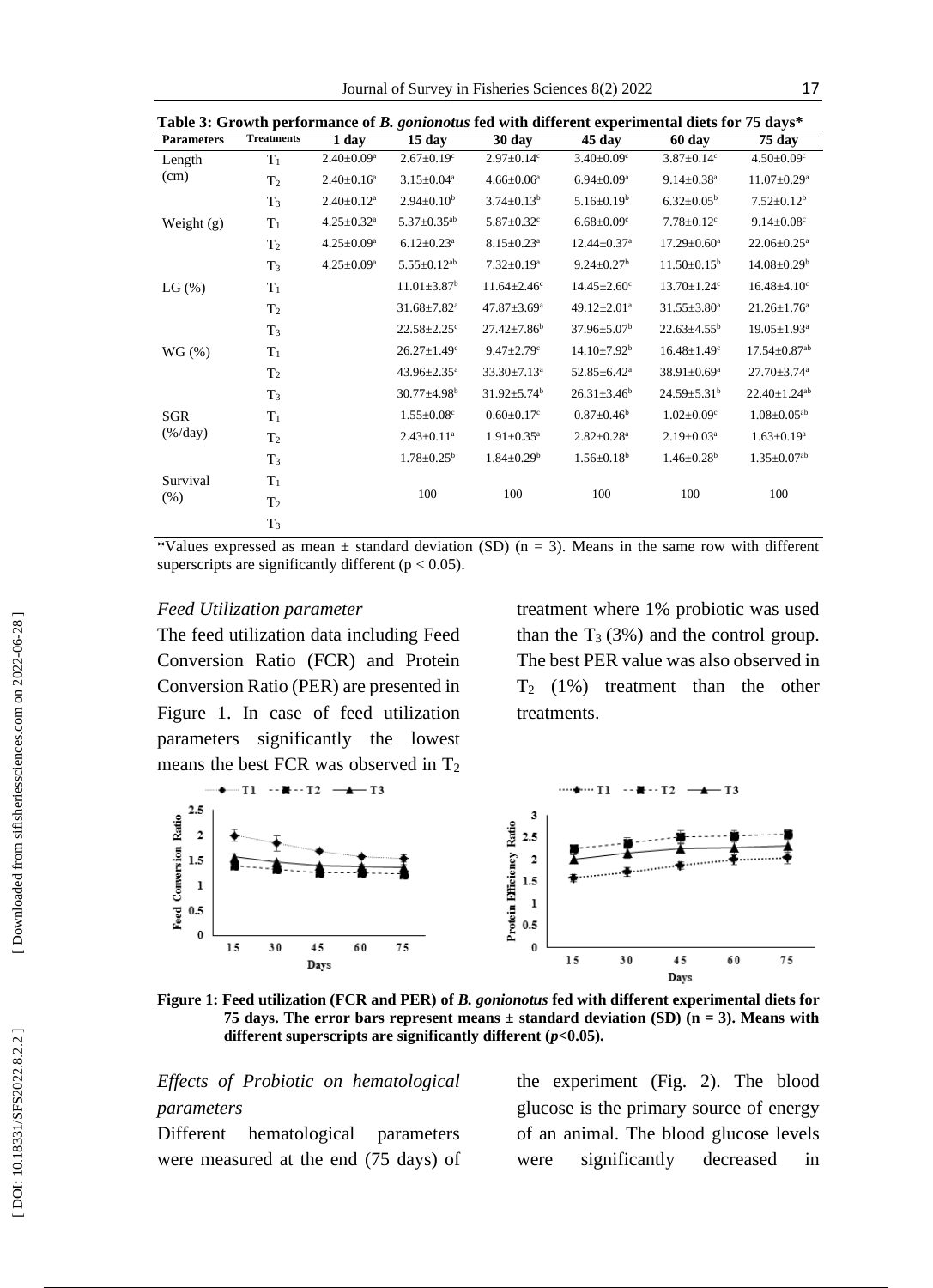treatment T <sup>2</sup> and T <sup>3</sup> compared to control group  $(T_1)$ . Level of Hg  $(g/dl)$ significantly increased after probiotic treatment in  $T_2$  (1% probiotic) compared to  $T_3$  (3% probiotic) and  $T_1$  (control). Hematological parameter including PVC, RBC and WBC significantly increased with the increasing level of

probiotic in feed. Other hematological indices including MCH and MCHC significantly increased in probiotic treated treatments  $(T_2 \text{ and } T_3)$  compared to control group  $(T_1)$  but there was no difference in MCV was found among the treatment means .



**Figure 2 : Hematological parameters of B. gonionotus in different treatments fed with different experimental diets for 75 days. Values expressed as mean±standard deviation (SD) (n=3). Means with different superscripts are significantly different (***p***<0.05).**

## **Discussion**

Probiotics are considered as ecofriendly, safe alternatives to antibiotics in aquaculture because probiotics not only help in fighting against pathogens but also improve feed utilization, and growth of fish (Huynh *et al.,* 2017). Probiotics were found to improve feed conversion efficiency and growth in farmed aquatic species (De *et al.*, 2014). In the present study, inclusion of 1% probiotic in diet improved growth and feed utilization in silver barb. Likewise, grass carp (*Ctenopharyngodon idella*) fingerlings and the Indian major carp *Labeo rohita* fed dietary *Bacillus* and *Lactobacillus* species displayed marked growth improvements (Wang, 2011). The enhanced growth rate of fish might be due to the increase in digestive enzyme activities induced by probiotics (Sumon *et al.,* 2018). Extracellular digestive enzymes such as protease, amylase, trypsin, and lipase secreted by *Bacillus sp.* may also have contributed to the growth performance of host (Chowdhury *et al.,* 2020; Maas *et al.,* 20 2 1). Additionally, better growth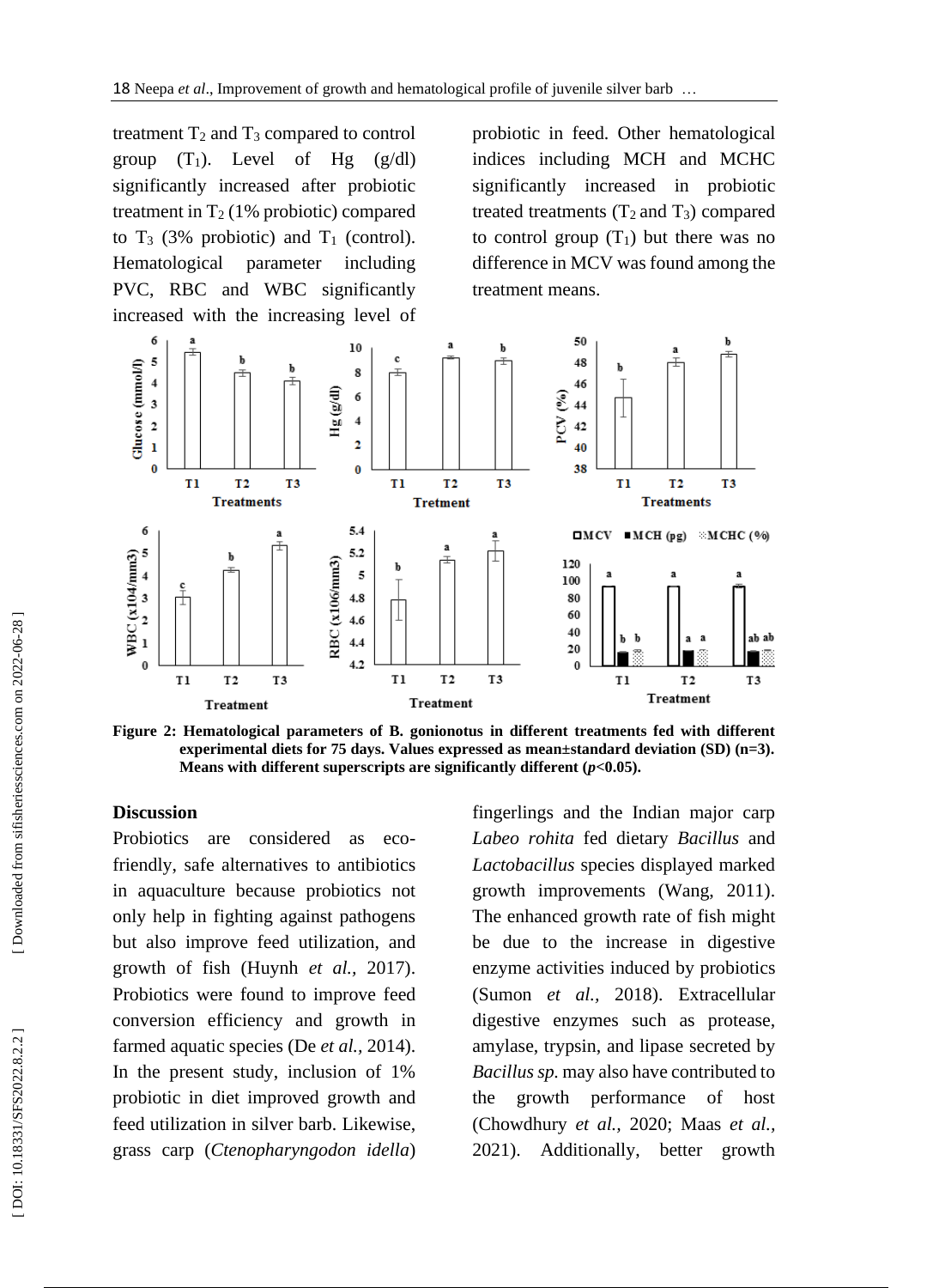performance and nutrient efficiency could possibly be related to lower stressor levels in fish fed the probiotic diet. Decreased cortisol levels have been reported by Carnevali *et al.* (2006) when fish was fed a diet supplemented with *Lactobacillus delbrueckii*. The author claimed that the decreased cortisol levels affected the transcription of two genes, insulin like growth factor (IGF -1) and myostatin (MSTN), both of which regulate growth performance.

FCR and PER was used in this study to determine the effectiveness of feed. The best FCR and PER values observed with 1% probiotic supplemented diet suggested that , probiotic used can decrease the amount of feed necessary for animal growth and reduces production cost. Probiotics containing *Bacillus* bacteria produces vitamins and diet detoxification and/or degradation of indigestible components; this is most probably related to the production of proteolytic and peptidolytic enzymes by the bacteria found in the probiotic, which hydrolyze macromolecular compounds to peptides and amino acids (Irianto and Austin, 2002). Similarly, Chowdhury *et al.* (2020) also reports a decrease in FCR in probiotic treated striped catfish *Pungasiadon hypophthalmus* but Reyes -Becerril *et al .* (2012 ) did not find significant change in FCR in Pacific red snapper (*Lutjanus peru* ) . It is perhaps because factors like probiotic and fish species, age, dosage and duration of probiotic intake, environmental factors like temperature,

etc. can make changes in the result of using probiotics (Ramos *et al.,* 2013).

 However, some reports show no significant benefits of using probiotics as growth promoters. Use of *Bacillus licheniformis* and *Bacillus subtilis* as feed additive had no significant positive impact on growth rate of juvenile rainbow trout (Merrifield *et al.,* 2010 ), and tilapia (Shelby *et al.,* 2006). Merrifield *et al.* (2010) also reported slight improvement in growth performance in rainbow trout after 10 week treatment with *Enterococcus faecium*. This indicates that different probiotic strain may interact with the host in a different way and different period of administration (Bomba *et al.,* 2002 ). Along with growth efficiency, it is also important to know the safety level of probiotics. During the study period no sign of stress or mortality among the treatments were observed and all fish were healthy and activity.

An analysis of results of present study reveals that probiotic plays a vital role in increasing health status of fish. Hematological variables are commonly used as indicators of physiological condition in fish (Mohapatra *et al.,* 2014). In the present study, we observed differences in glucose, hemoglobin, hematocrit, red blood cells count, white blood cells count and hematological indices (MCHC, MCH and MCV). Some studies reported alterations on the hematological variables after feeding with *Bacillus* sp. (Telli *et al.,* 2014) or not (Soltan and El -Laithy, 2008). In this study, fish fed with probiotics showed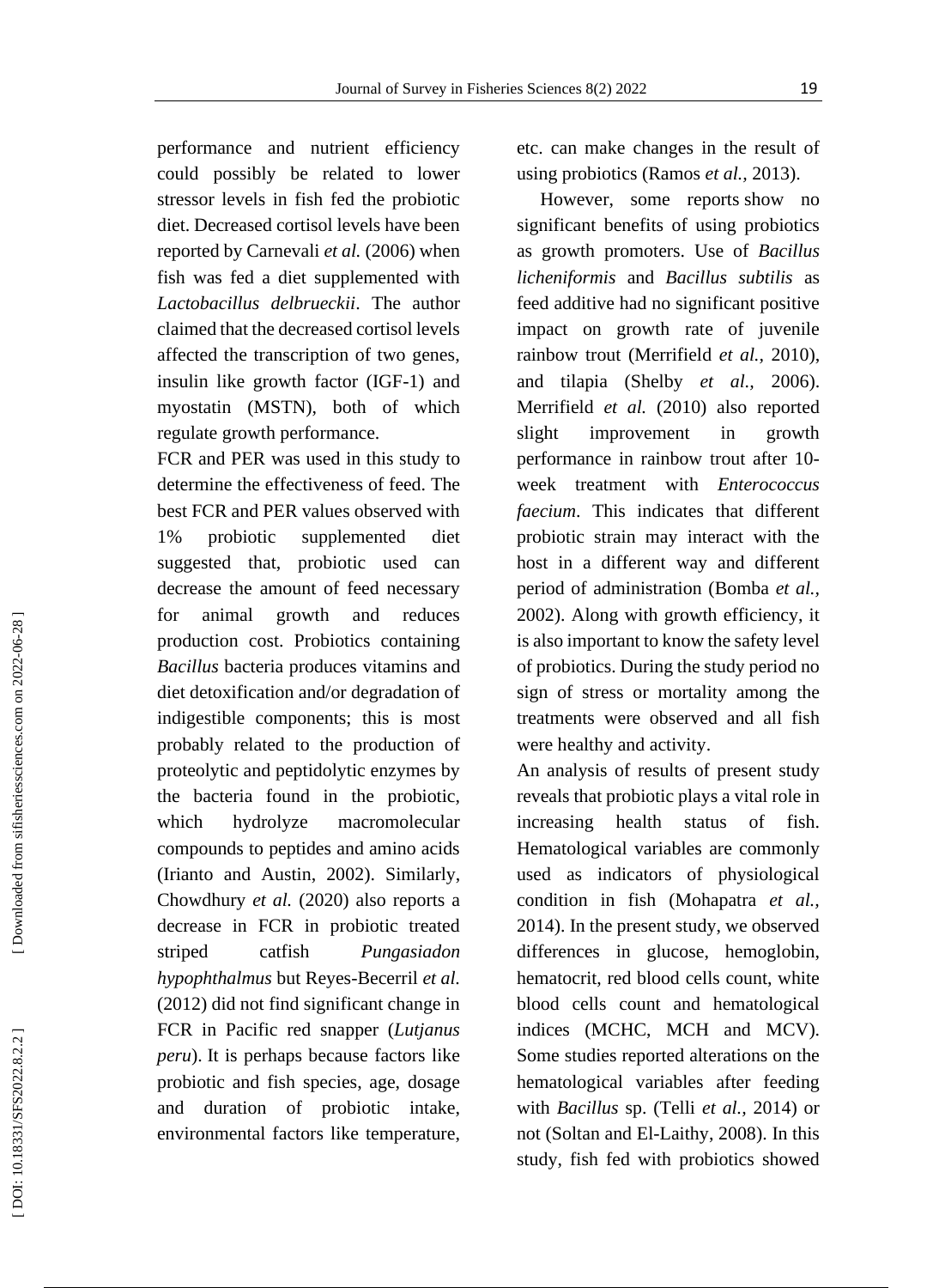lower blood glucose levels compared to control group. Similar findings have been reported by Mohapatra *et al.* (2014) where *Labeo rohita* fed with probiotic supplemented diet had lower blood glucose levels which might be due to the capability of probiotics to reduce the effects of stressors. The increase of glucose in blood is a sign of stress in fish (Simoes *et al.,* 2012). Probiotics is reported to increase insulin secretion, enhance fish tolerance to stress and normalized immune response (Tapia - Paniagua *et al.,* 2014).

There was higher hemoglobin, Hct % and RBC levels in the fish fed with probiotic treated diet. Reda and Selim (2015) also observed increase in hemoglobin and RBC levels in blood of Nile tilapia supplemented with probiotic. This is because probiotic bacteria enhance the iron absorption by releasing organic acids in the gut. This may increase the availability of iron and hemoglobin production (Dahiya *et al.,* 2012).

 A significant increase in the white blood cell (WBC) count was perhaps due to the presence of foreign substances and direct stimulation of immunological defense. This also helps in the removal of cellular debris of necrosed tissue at a faster rate (John, 2007). Higher WBC count can also be correlated with higher antibody production which helps in survival. As in the current study, some authors found increased WBC count in the probiotic treated fish compared to non -probiotic fed fish (Ayo ola *et al.,* 2013; Silva *et al.,* 2015). The rises in

RBC, WBC counts indicate the immunostimulant effects of this probiotic (Quan and Gill 2002), which can improve fish immune system and potential disease resistance . The red cell Indices like MCV, MCH and MCHC values supports the fact that fish fed the probiotic diet were healthier, as also reported by Gabriel et al. (2004).

 In the present study, better growth and health status was observed in 1% probiotic supplemented diet because high proportion (3%) of probiotic in the experimental fish feed may have affected the intestinal environment. Lower proportion  $(1%)$  for the given probiotic settle, grow and also lead into harbor a great number of microbial cells of host intestine. Increase in growth and hematological profile may be associated with probiotic proportion in the gut flora is probably due to competitive exclusion of other bacteria. It can strongly confirm the idea of out -competing the other bacteria by colonization of probiotic in intestine. It can be certainly suggested that the more probiotic cells in diets and host intestine necessarily does not result in the more improved growth and survival. Better growth, as observed in  $T_2$ , may establish better health conditions in *B. gonionotus* and therefore increased hematological values.

# **Conclusio n**

In the present study, it is logical to conclude the addition of probiotics in the regular diets significantly increased the growth and survival. Hematology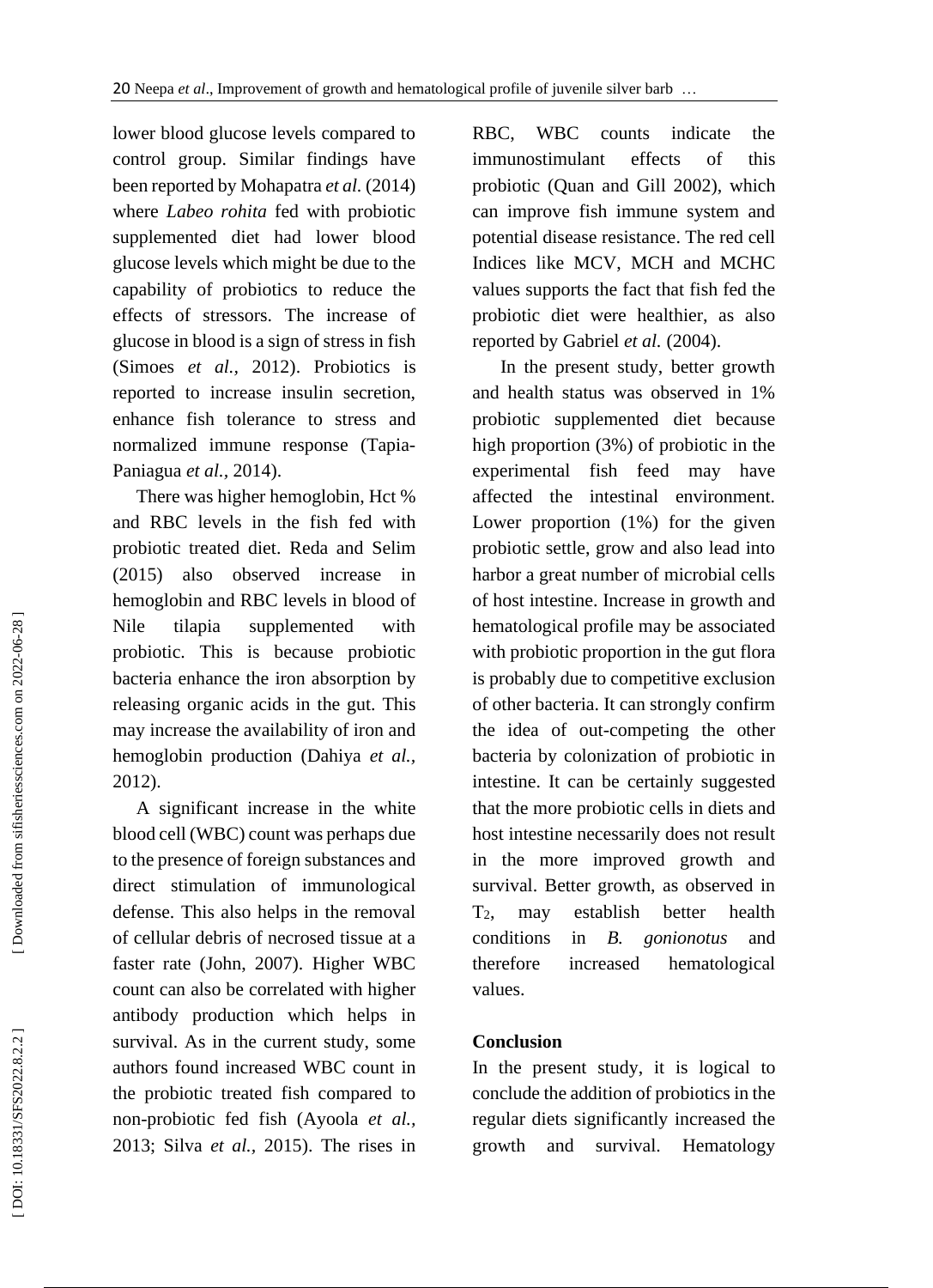parameters were significantly higher in fish fed diet supplemented with the probiotic, than the control diet. It can be deduced from this research that 1% probiotic can be incorporated in *B. gonionotus* diet, to enhance fish health, survival, and growth performance.

#### **Acknowledgement**

The authors are grateful to the Department of Fisheries Biology and Aquatic Environment, Bangabandhu Sheikh Mujibur Rahman Agricultural University, Gazipur, Bangladesh for giving the opportunity to conduct the research.

#### **References**

- **Alam, M.A. and Guttormsen, A.G., 2019.** Risk in aquaculture: farmers' perceptions and management strategies in Bangladesh. *Aquaculture Economics & Management*, 23( **4**), 359 -381.
- **Ayoola, S.O., Ajani, E.K. and Fashae, O.F., <sup>2013</sup>**. Effect of probiotics (*Lactobacillus* and *Bifidobacterium*) on growth performance and hematological profile of *Clarias gariepinus* juveniles. *World journal of fish and Marine Sciences* , 5 ( **1**), 01 - 08.
- **Bomba, A., Nemcova, R., Gancarcikova, S., Herich, R., Guba, P. and Mudronova, D., 2002.** Improvement of the probiotic effect of micro -organisms by their combination with maltodextrins, fructo -oligosaccharides and

polyunsaturated fatty acids. *British*  Journal of Nutrition, 88, S95-9.

- **Bricknell, I.R., Bowden, T.J., Bruno, D.W., Mac, Lachlan, P., Johnstone, R. and Ellis, A.E., 1999.** Susceptibility of Atlantic halibut, *Hippoglossus hippoglossus* (L.) to infection with typical and atypical *Aeromonas salmoicida*. *Aquaculture*, 175, 1 -13.
- **Carnevali, O., Vivo, L., Sulpizio, R., Gioacchini, G.I., Olivotto, I., Silvi S. and Cresci, A. 2006.** Growth improvement by probiotic in European sea bass juveniles (*Dicentrarchus labrax, L*.), with particular attention to IGF-1. myostatin and cortisol gene expression. *Aquaculture,* 258, 430 - 438.
- **Chi, C., Jiang, B., Yu, X.B., Liu, T.Q., Xia, L. and Wang, G.X., 2014.** Effects of three strains of intestinal autochthonous bacteria and their extracellular products on the immune response and disease resistance of common carp, *Cyprinus carpio*. *Fish and shellfish immunology*, 36( **1**), 9 - 18.
- **Chowdhury, M.A. and Roy, N.C., 2020.** Probiotic supplementation for enhanced growth of striped catfish (*Pangasianodon hypophthalmus*) in cages. *Aquaculture Reports*, 18, 100504.
- **Dahiya, T., Sihag, R.C. and Gahlawat, S.K., 2012.** Effect of probiotics on the haematological parameters of Indian Magur (*Clarius batrachus* L.).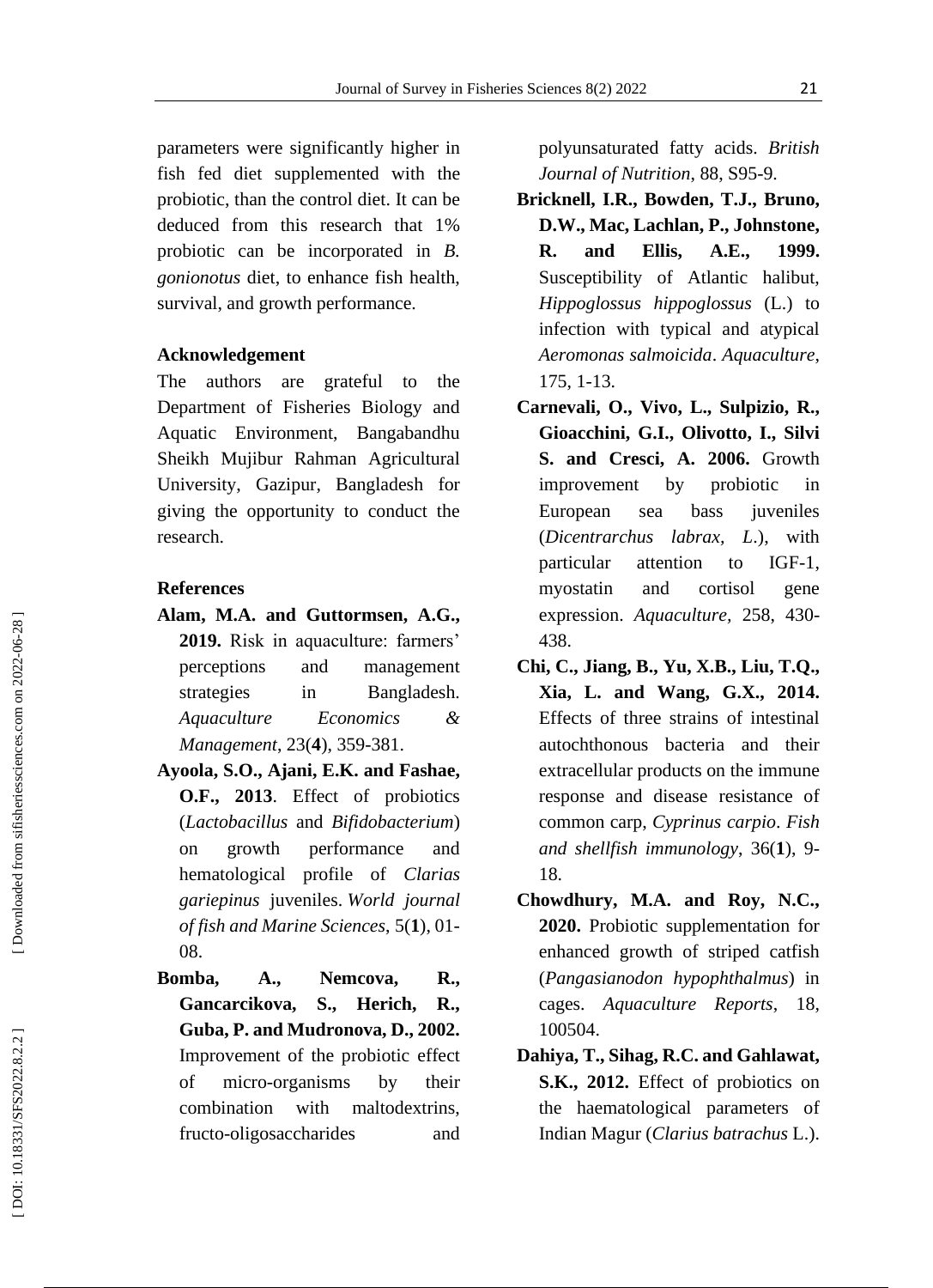*Journal of Fisheries and Aquatic Science*, 7( **4**), 279 -290.

- **Dawood, M.A. and Koshio, S., 2016.** Recent advances in the role of probiotics and prebiotics in carp aquaculture: a review. *Aquaculture*, 454, 243 -251.
- **De, B.C., Meena, D.K., Behera, B.K., Das, P., Mohapatra, P.D. and Sharma, A.P., 2014.** Probiotics in fish and shellfish culture: immunomodulatory and ecophysiological responses. *Fish physiology and biochemistry*, 40( **3**), 921 -971.
- **FAO , 2018.** The State of World Fisheries and Aquaculture 2018 - Meeting the sustainable development goal, Rome, Italy.
- **Gabriel, U.U., Ezeri, G.N.O. and Opabunmi, O.O., 2004.** Influence of sex, source, health status and acclimation on the haematology of *Clarias gariepinus* (Burch, 1822). *African Journal of Biotechnology*, 3( **9**), 463 -467.
- **Gao, P., Mao, D., Luo, Y., Wang, L., Xu, B. and Xu, L., 2012.** Occurrence of sulfonamide and tetracycline resistant bacteria and resistance genes in aquaculture environment. *Water research*, 46( **7**), 2355 -2364.
- **Halim, K.A., Rahman, M.S., Bhowmik, D., Ali, A., Hossain, F., Rahman, M.M., Shanta, S.M. and Rahman, M.R., 2018.** Studies on the growth performance of carps with silver barb (*Barbonymus gonionotus*) in polyculture system. *International*

*Journal of Fisheries and Aquatic Studies*, 6, 348 -353.

- **Huynh, T.G., Shiu, Y.L., Nguyen, T.P., Truong, Q.P., Chen, J.C. and Liu, C.H., 2017.** Current applications, selection, and possible mechanisms of actions of synbiotics in improving the growth and health status in aquaculture: a review. *Fish & shellfish immunology*, 64, 367 -382.
- **Irianto, A., and Austin, B . , 2002.** Probiotics in aquaculture. *Journal of fish diseases*, 25(**11**), 633 -642.
- **Jahan, H., Ema, N.S., Hossain, M.S., Pervin, M.A., Akter, R. and Hossain, Z., 2020.** Growth performance study of Silver barb (*Barbonymus gonionotus*) by replacing fishmeal with soybean meal in the diet. *Asian Journal of Medical and Biological Research*, 6( **2**), 149 - 154.
- **Jernberg, C., Löfmark, S., Edlund, C. and Jansson, J.K., 2010.** Long -term impacts of antibiotic exposure on the human intestinal microbiota. *Microbiology*, 156(**11**), 3216 3223.
- **John, P.J., 2007.** Alteration of certain blood parameters of freshwater teleost *Mystus vittatus* after chronic exposure to Metasystox and Sevin. *Fish Physiology and Biochemistry*, 33( **1**), 15 -20.
- **Kawsar, M.A., Alam, M.T., Ahamed, S. and Mou, M.H., 2019.** Aqua drugs and antibiotics used in freshwater aquaculture of North Chittagong, Bangladesh. *International Journal of Fisheries and Aquatic Studies*, 7( **1**), 28 -34.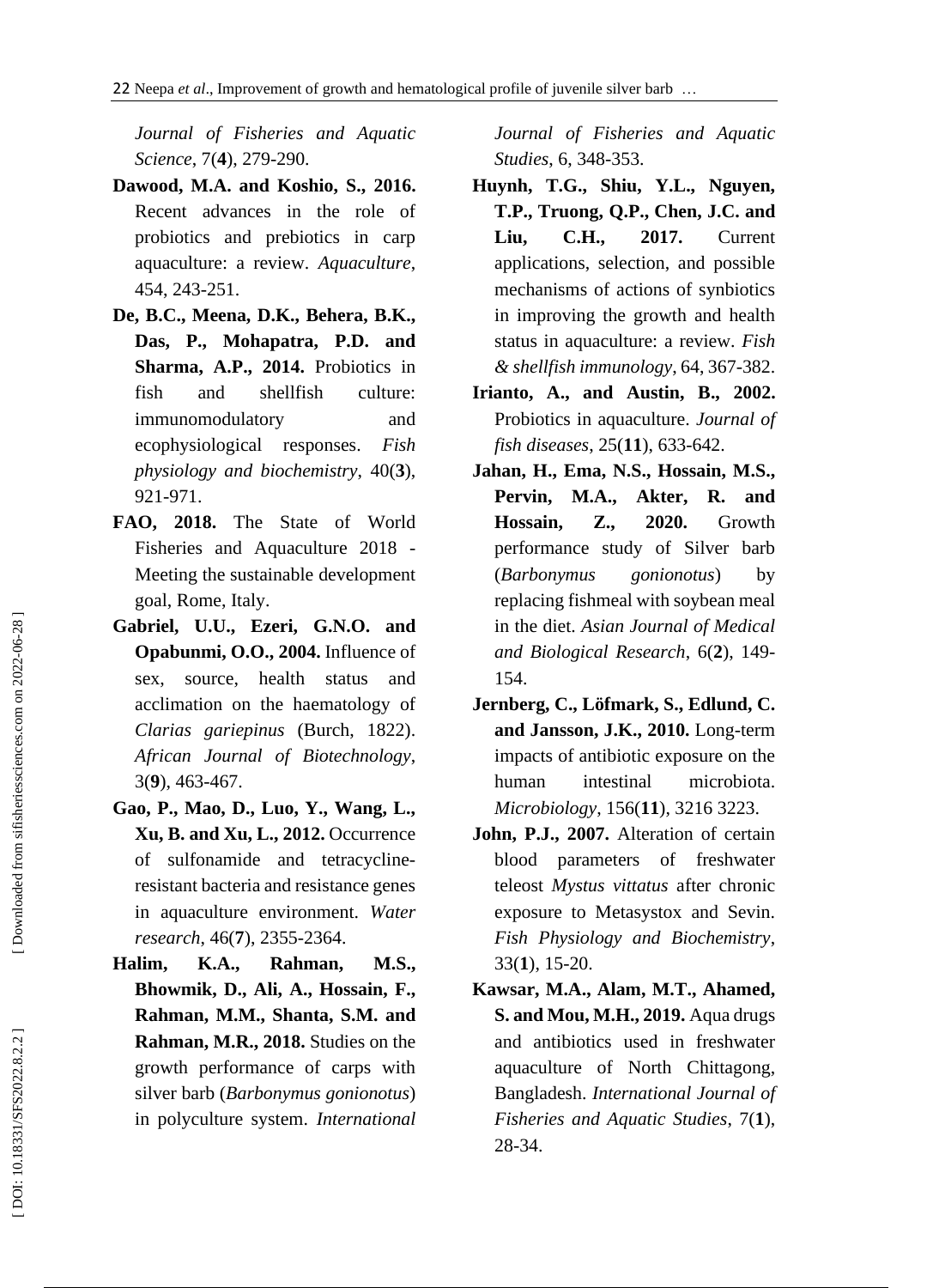- **Maas, R.M., Deng, Y., Dersjant -Li, Y., Petit, J., Verdegem, M.C., Schrama, J.W. and Kokou, F., 2021.** Exogenous enzymes and probiotics alter digestion kinetics, volatile fatty acid content and microbial interactions in the gut of Nile tilapia. *Scientific reports*, 11( **1**), 1 -16.
- **Merrifield, D.L., Bradley, G., Baker, R.T.M. and Davies, S.J., 2010.** Probiotic applications for rainbow trout (*Oncorhynchus mykiss* Walbaum) II. Effects on growth performance, feed utilization, intestinal microbiota and related health criteria postantibiotic treatment. *Aquaculture Nutrition* , 16 ( **5**), 496 -503.
- **Mog, M., Ngasotter, S., Tesia, S., Waikhom, D., Panda, P., Sharma, S. and Varshney, S., 2020.** Problems of antibiotic resistance associated with oxytetracycline use in aquaculture: A review. *Journal of Entomology and Zoology Studies*, 8, 1075 -1082.
- **Mohapatra, S., Chakraborty, T., Prusty, A.K., Pani Prasad, K. and Mohanta, K.N., 2014.** Beneficial effects of dietary probiotics mixture on hemato -immunology and cell apoptosis of *Labeo rohita* fingerlings reared at higher water temperatures. *PloS one*, 9( **6**), e100929.
- **Peterson, B.C., Booth N.J. and Manning, B.B., 2012.** Replacement of fish meal in juvenile channel catfish, *Ictalurus punctatus*, diets using a yeast -derived protein source:

the effects on weight gain, food conversion ratio, body composition and survival of catfish challenged with *Edwardsiella ictaluri*. *Aquaculture Nutrition,* 18( **2**), 132 - 137.

- **Quan, S., and Gill, H.S. 2002**. Immune protection mediated by the probiotic *Lactobacillus rhamnosus* HN001 (DR20™) against *Escherichia coli* O157:H7 infection in mice, *FEMS Immunology & Medical Microbiology*, 34(1), 59 –64.
- **Ramos, M.A., Weber, B., Gonçalves, J.F., Santos, G.A., Rema, P. and Ozório, R.O.A., 2013.** Dietary probiotic supplementation modulated gut microbiota and improved growth of juvenile rainbow trout (*Oncorhynchus*

*mykiss*). *Comparative Biochemistry and Physiology Part A: Molecular & Integrative Physiology* , 166 ( **2**), 302 - 307.

- **Reda R.M. and Selim, K.M., 2015.** Evaluation of *Bacillus amyloliquefaciens* on the growth performance, intestinal morphology, hematology and body composition of Nile tilapia, *Oreochromis niloticus*. *Aquaculture International* , 23( **1**), 203 -217.
- **Reyes -Becerril, M., Ascencio -Valle, F., Macias, M.E., Maldonado, M., Rojas, M. and Esteban, M.Á., 2012.** Effects of marine silages enriched with *Lactobacillus sakei* 5 -4 on haemato -immunological and growth response in Pacific red snapper (*Lutjanus peru*) exposed to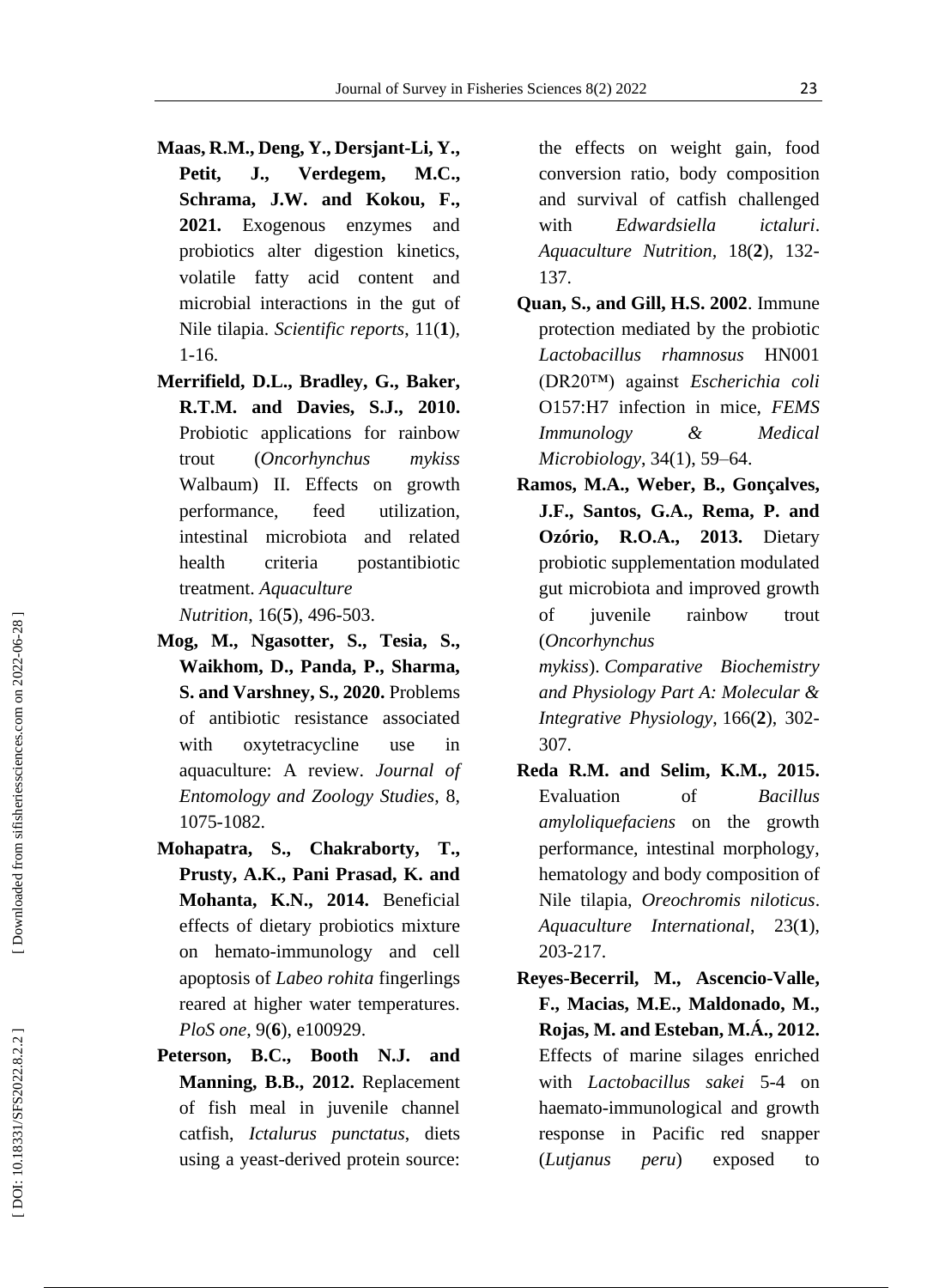*Aeromonas veronii* . *Fish & Shellfish Immunology* , 33 ( **4**), 984 -992.

- **Shelby, R.A., Lim, C., Yildirim - Aksoy, M. and Delaney, M.A., 2006.** Effects of probiotic diet supplements on disease resistance and immune response of young Nile tilapia, *Oreochromis niloticus* . *Journal of Applied Aquaculture* , 18 ( **2**), 23 -34.
- **Silva, T.F.A., Petrillo, T.R., Yunis - Aguinaga J., Marcusso P.F., da Silva Claudiano G., de Moraes F.R., de Moraes J.R.E., 2015.** Effects of the probiotic *Bacillus amyloliquefaciens* on growth performance, hematology and intestinal morphometry in cage reared Nile tilapia. *Latin American Journal of Aquatic Research*, 43 ( **5**), 963 -971.
- **Simoes, L.N., Gomide, A.T.M., Almeida -Val, V.M.F., Val A.L. and Gomes L.C., 2012.** The use of clove oil as an anesthetic for advanced juvenile tilapia (*Oreochromis niloticus*)/O uso do oleo de cravo como anestesico em juvenis avancados de tilapia do Nilo (*Oreochromis niloticus*). *Acta Scientiarum Animal Sciences*, 34( **2**), 175 -182.
- **Soltan, M. and El - Laithy, S., 2008.** Effect of probiotics and some spices as feed additives on the performance and behaviour of the Nile tilapia, *Oreochromis* . *Egyptian Journal of Aquatic Biology and Fisheries*, 12 ( **2**), 63 -80.
- **Sumon, M.S., Ahmmed, F., Khushi, S.S., Ahmmed, M.K., Rouf, M.A., Chisty, M.A.H. and Sarower, M.G., 2018.** Growth performance, digestive enzyme activity and immune response of *Macrobrachium rosenbergii* fed with probiotic *Clostridium butyricum* incorporated diets. *Journal of King Saud University -Science*, 30( **1**), 21 -28.
- **Tapia -Paniagua, S.T., Vidal, S., Lobo, C., Prieto -Álamo, M.J., Jurado, J., Cordero, H., and Moriñigo, M.A., 2014.** The treatment with the probiotic *Shewanella putrefaciens* Pdp11 of specimens of *Solea senegalensis* exposed to high stocking densities to enhance their resistance to disease. *Fish & shellfish immunology*, 41( **2**), 209 -221.
- **Telli, G.S., Ranzani -Paiva, M.J.T., de Carla Dias, D., Sussel, F.R., Ishikawa, C.M. and Tachibana, L., 2014.** Dietary administration of *Bacillus subtilis* on hematology and non -specific immunity of Nile tilapia *Oreochromis niloticus* raised at different stocking densities. *Fish &*  shellfish immunology, 39(2), 305-311.
- **Travers, M.A., Florent, I., Kohl, L. and Grellier, P., 2011.** Probiotics for the control of parasites: an overview. *Journal of parasitology research*, 1 – 11.
- **Wang, Y., and Gu, Q., 2010.** Effect of probiotics on white shrimp (*Penaeus vannamei*) growth performance and immune response. *Marine Biology Research*, 6( **3**), 327 -332.